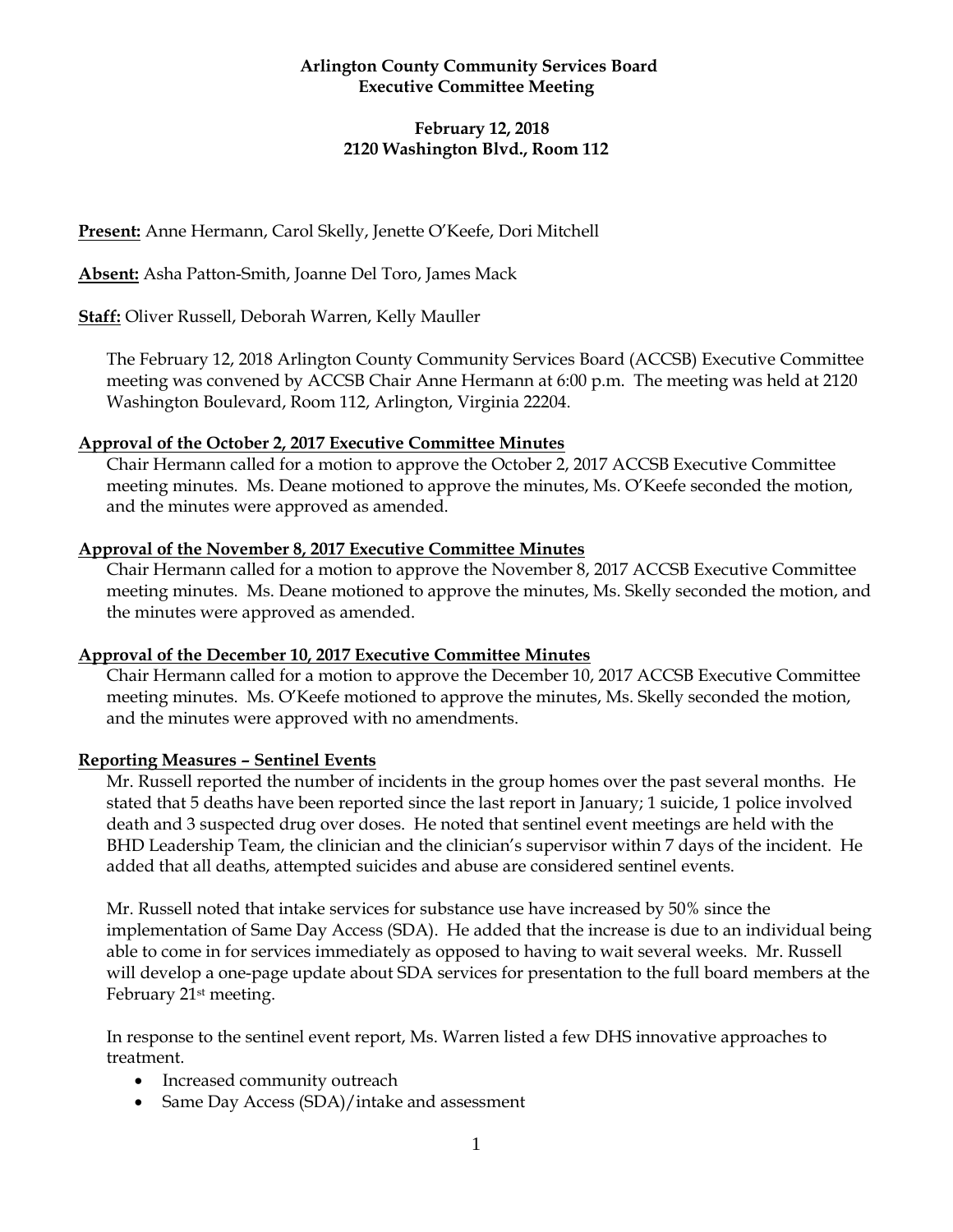- Medication Assisted Therapy (MAT)
- Drug Court Program
- Discussions are being held to have an on-site pharmacy

Mr. Russell asked the members if they would like to have a presentation about the DHS Office Based Opioid Treatment (OBOT) Program in April. OBOT is an evidence-based program that uses medication-assisted treatment in the form of Buprenorphine (Suboxone), group and individual therapy, peer support services, community-based 12 step support groups, and urinalysis.

# **CSB FY19 Local Budget Priorities (confirm priorities, discuss public hearings and work session)**

Chair Hermann opened a discussion about the FY19 CSB local budget requests (Refer to Handout). The members discussed the requests.

The CSB FY19 local budget requests are as follows:

# **Adult Mental Health Services**

1.0 FTE MH Therapist for the young adult MH services (First-STEP) Estimated Cost: \$100,000

# **Substance Use Services**

1.0 FTE Peer Outreach position to be involved in many areas to include:

- a. Opioid outreach
- b. Connection of unengaged or under-engaged clients
- c. Re-entry "warm hand-off" from jail and residential treatment back to community Estimated Cost: \$65,000

# **Developmental Disability Services**

A 3-year pilot for a customized integrated employment internship and placement program modeled on Pathways to Careers to begin in FY 2019.

Estimated Cost: \$120,000

The CSB previously agreed to remove this request from their priorities. Ms. Skelly presented detailed justification for the pilot and asked that the committee consider reinstating the request. The committee agreed to reinstate the request and will seek final approval of all of the requests at the full board meeting on February 21st .

The committee discussed the priorities and the process for presenting talking points to the County Board members. The CSB, Ms. Warren and Mr. Russell will collaborate with staff to develop the talking points. Ms. Mauller will assemble the talking points into a packet to leave with the County Board members.

# **Budget Work Session**

Chair Hermann stated that she will present talking points about the CSB's local budget priorities at the County Board Work Session on February 28th.

# **CSB Budget Meetings with County Board Members**

Chair Hermann opened a discussion about the CSB meetings with the County Board members. The meeting dates scheduled at this time are as follows:

March 15th 3:00 – 4:00 with Erik Gutshall and Libby Garvey March 20<sup>th</sup> 1:00 – 2:00 with Christian Dorsey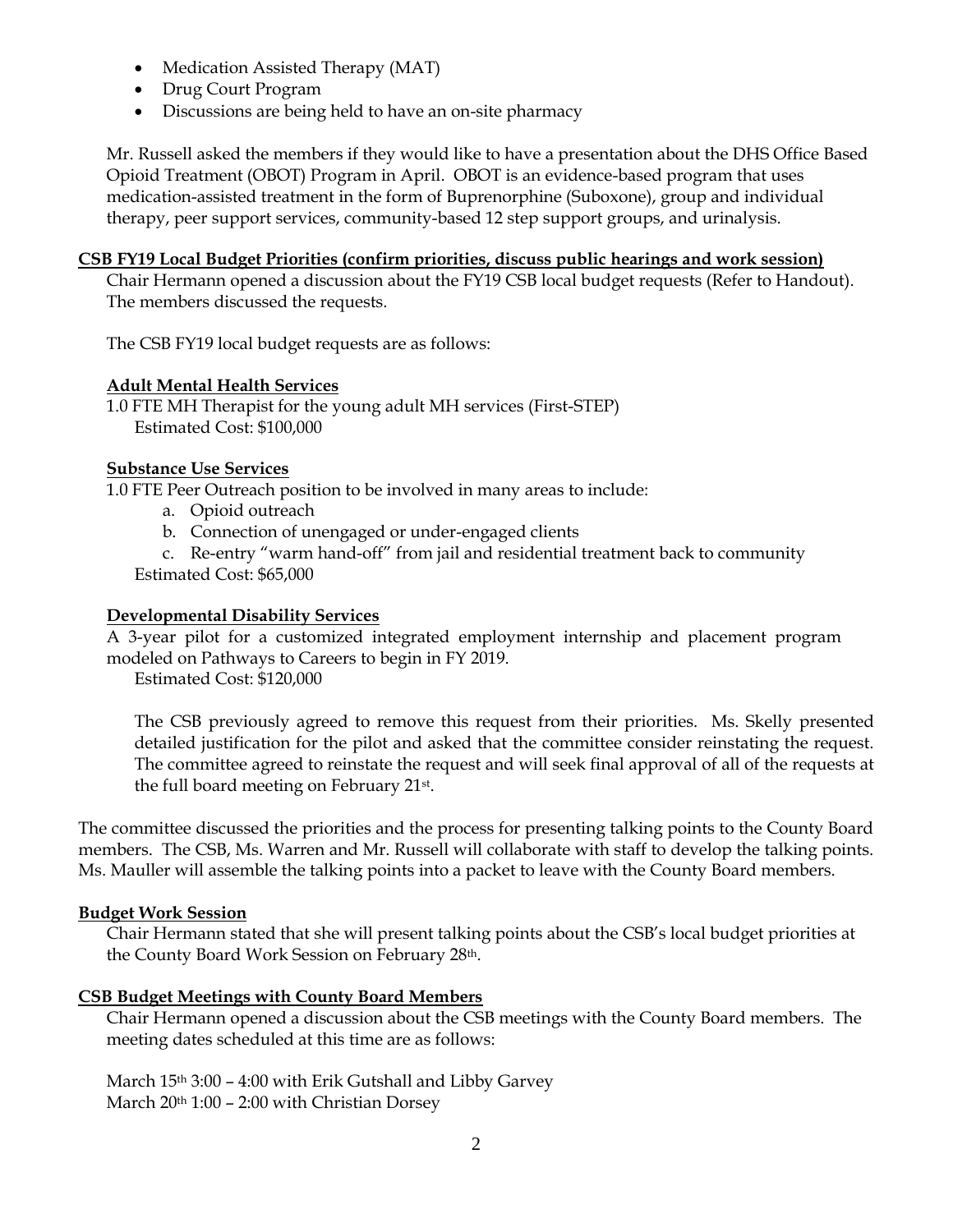Ms. Mauller will follow up with the County Board Office about scheduling meetings with the remaining County Board members.

# **Arlington County Public Budget and Tax Rate Hearings**

Chair Hermann announced that the Public Budget Hearing will be held on Tuesday, April 3rd and the Tax Rate(s) Public Hearing will be held on Thursday, April 5th. Both hearings begin at 7:00 p.m. in County Board Room 307, 2100 Clarendon Boulevard.

An advanced sign-up registration procedure for both hearings will be used again in 2018. Citizens will be able to sign-up in advance beginning at 8:00 a.m. 5 days before each hearing date. Advanced sign-up will close at 5:00 p.m. the day before each hearing. Chair Hermann asked the members to email her if interested in speaking.

# **Plan CSB Spring Retreat**

Chair Hermann opened a discussion about the CSB Spring Retreat scheduled for May 19th at 2120 Washington Boulevard in room 424. The committee suggested several topics of discussion:

- Strategic planning for the upcoming fiscal year budget
- The past year's budget process
- Community engagement
- Committee structures and content
- Communication between the CSB board and the committees as a process

# **Public Comment Protocol**

Chair Hermann opened a discussion about the protocol for the public comment period at the beginning of each CSB full board meeting. The committee suggested adding language at the top of the agenda that states that public comment is limited to 5 minutes. The same language would be added to the CSB portion of the County public website and verbally stated at the beginning of each full board meetings as necessary.

Ms. Skelly suggested informing individuals presenting public comment that any follow up discussion may become an agenda item at a future full board meeting; that the agenda for the evening's meeting has already been set. The board members would be able to ask clarifying questions to assist in obtaining data for follow up discussion.

The suggested public comment protocol will be brought before the full board for approval at the February 21st meeting.

# **Brief Updates/Information**

- $\checkmark$  Chair Hermann announced that the annual Offender Aid and Restoration (OAR) will hold their 10th Annual Second Chance Fundraising Breakfast on Tuesday, April 24, 2018 from 7:45a.m. to 9:00a.m. at the Crystal Gateway Marriott in Crystal City. Guests are invited to enjoy a free, hot breakfast and hear an inspiring program including OAR participants sharing their personal stories. This event is a fundraiser to support OAR's programs, but there is no minimum and no maximum donation expected. RSVP is required to attend this event.
- $\checkmark$  Ms. Warren stated that the VACSB included one page of information for each CSB in Virginia in their annual report. She commented that Alexandria's page mentions that Friends of the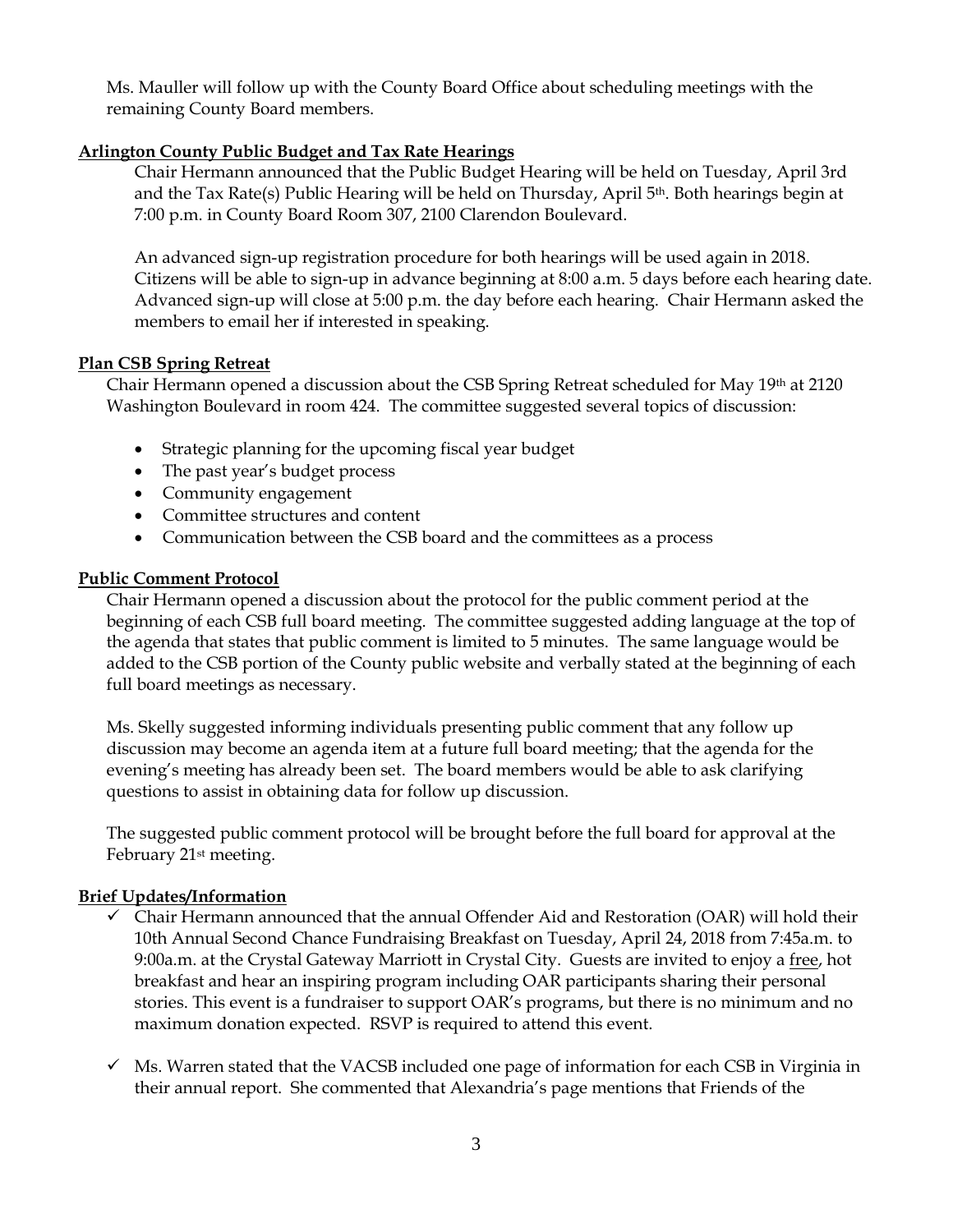Alexandria Mental Health Center collaborated with the Arlington Mental Health Alliance to petition VHCs application to purchase land for the addition of 100 medical surgical beds.

- $\checkmark$  Ms. Deane reminded the committee about the appreciation lunch being held on February 14<sup>th</sup> for the Program of Assertive Community Treatment Program (PACT) Team.
- $\checkmark$  Ms. Deane asked questions about the ASPAN Homeless Shelter. Question:

Is it a County or DHS requirement that shelter staff are not permitted to inform a family member whether their relative is at the shelter unless a release has been signed? If so, under what basis is this confidentiality required, since the shelter does not fall under HIPPA? A-SPAN staff believe it is a County requirement. If confidentiality is not a requirement from the County side, would the staff member overseeing the A-SPAN contract, or another appropriate individual send a notice in writing to A-SPAN that this is not a County policy?

# Response:

Ms. Warren responded that DHS provides funding for the shelter and that the shelter contract has a confidentiality clause. Ms. Warren will research whether the policy is an ASPAN or DHS policy. She noted that ASPAN will not divulge identifying information to the police without the police being present.

# Question:

Is there a limit for how long an individual can stay in the shelter?

# Response:

Ms. Warren responded that an individual must follow through on a plan of care (looking for employment, saving money etc.) in order to be a permanent resident of the shelter. She added that the shelter offers a hypothermia program without any barriers for residency during the winter months of the year.

- $\checkmark$  Ms. Deane reported that she received a letter from a family member of an individual with ASD and mental health issues who is receiving only developmental disability services that the family does not believe are appropriate to his needs. She stated that the letter indicated that the individual requires additional services. Ms. Warren responded that she is aware of the situation and that a peer has visited the home and a service integration plan meeting is being organized. Ms. Warren and John Palmieri, Behavioral Healthcare Division Chief, will follow up with the family.
- $\checkmark$  Ms. O'Keefe reported about upcoming activity in the Substance Abuse Committee.
	- o The Substance Abuse and Mental Health Committees are holding a joint meeting on February 28th
	- o A presentation about substance abuse services will be brought before the full board in April or May
	- o Discussions have been held about changing the name of the committee to the Substance Use Disorder Committee
- $\checkmark$  Mr. Russell announced that Child and Family Services is conducting a community survey about service integration. Service integration meetings are also being held with Public Schools and Public Health.